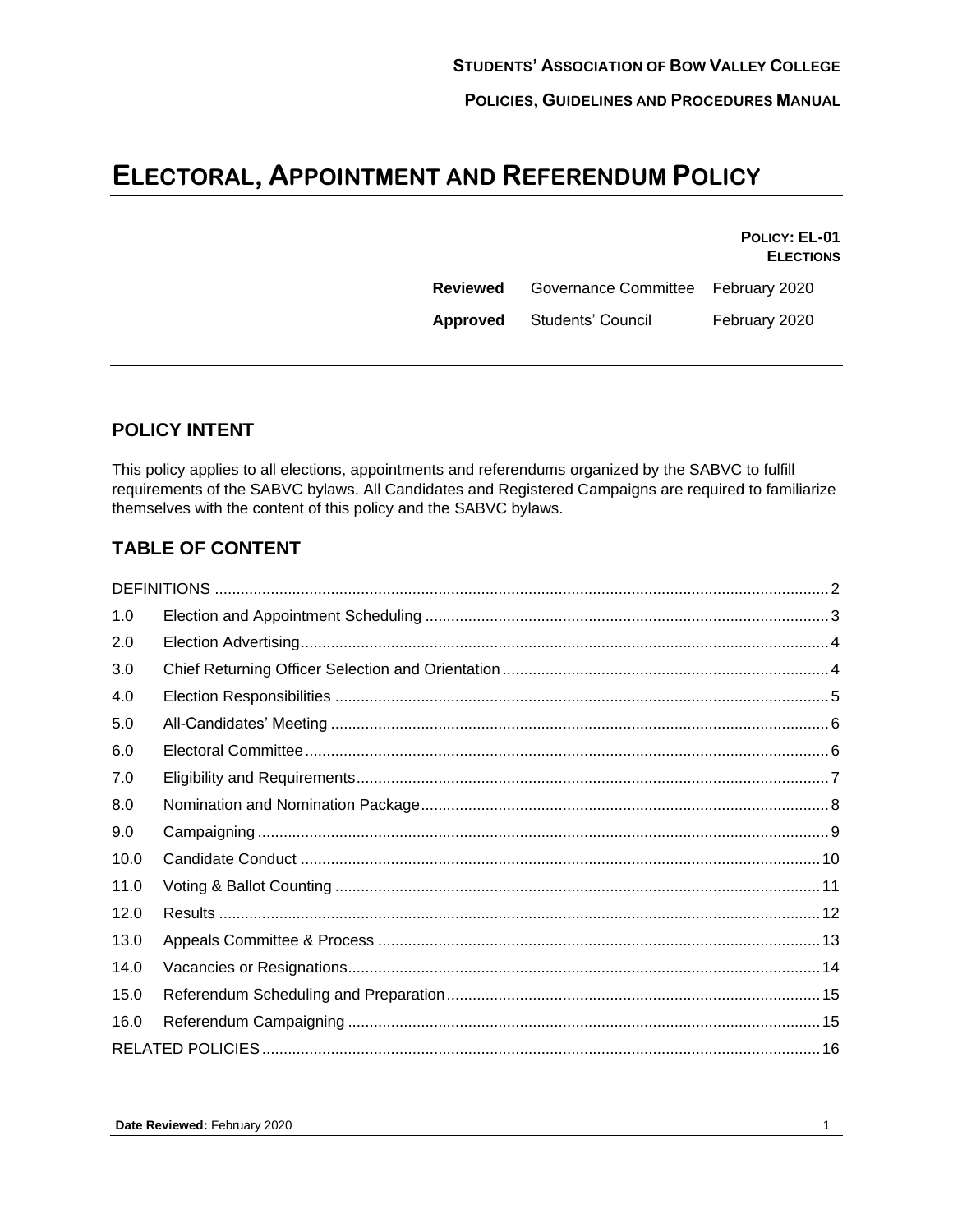## **STUDENTS' ASSOCIATION OF BOW VALLEY COLLEGE**

**POLICIES, GUIDELINES AND PROCEDURES MANUAL**

# <span id="page-1-0"></span>**DEFINITIONS**

| "Active Member"                                       | means an individual who satisfies the membership criteria as<br>defined in the SABVC bylaws.                                                                                                                                                                              |
|-------------------------------------------------------|---------------------------------------------------------------------------------------------------------------------------------------------------------------------------------------------------------------------------------------------------------------------------|
| "All Candidates Forum"                                | means an event organized by SABVC which provides a public<br>opportunity for Executive Candidates to present their platforms<br>and answer questions from the Membership.                                                                                                 |
| "Appointment"                                         | means the process described in section 13.1 of this policy by<br>which vacant Councillor, Executive or Board of Governors<br>Representative positions are required to be filled as per the<br>Bylaws when a resignation or vacancy occurs between<br>October and January. |
| "Board of Governors<br>Representative<br>Appointment" | means the process by which Students' Council vote for a<br>Board of Governors Representative through nominations<br>received according to Appointment Schedule described in<br>section 1.2. The appointment is decided by a Simple Majority<br>of votes.                  |
| "Campaign Teams"                                      | means individual(s) associated and assisting a Candidate in<br>an election or individuals associated and assisting a<br>Registered Campaign in a Referendum.                                                                                                              |
| "Campaigning"                                         | means any activity by a Nominee, Candidate, or Campaign<br>Team with the intent of soliciting votes in their favour, including<br>personal, public, and online campaigning.                                                                                               |
| "Campaigning Period"                                  | means the dates approved by Council for which Candidates<br>and Campaign Teams may campaign.                                                                                                                                                                              |
| "Candidate"                                           | means an individual approved and officially announced by the<br>CRO to have met the eligibility criteria and successfully<br>submitted a Nomination Package for candidacy in an election<br>for either an Executive position or a position on Council.                    |
| "Chief Returning Officer"                             | (CRO) means an individual hired by the SABVC to ensure<br>compliance with our bylaws and policies and to assist in<br>conducting free and fair elections and Referendums.                                                                                                 |
| "Nomination Period"                                   | means the dates approved by Council for which interested<br>SABVC Members may submit a Nomination Package to the<br>CRO.                                                                                                                                                  |
| "Nominee"                                             | means a person who has submitted a Nomination Package for<br>a position in an election, but who is not yet confirmed as a<br>Candidate by the CRO.                                                                                                                        |
| "Notice of Appeal"                                    | means a written letter of intent by an SABVC Member to<br>appeal a decision made by the CRO and/or the Electoral<br>Committee.                                                                                                                                            |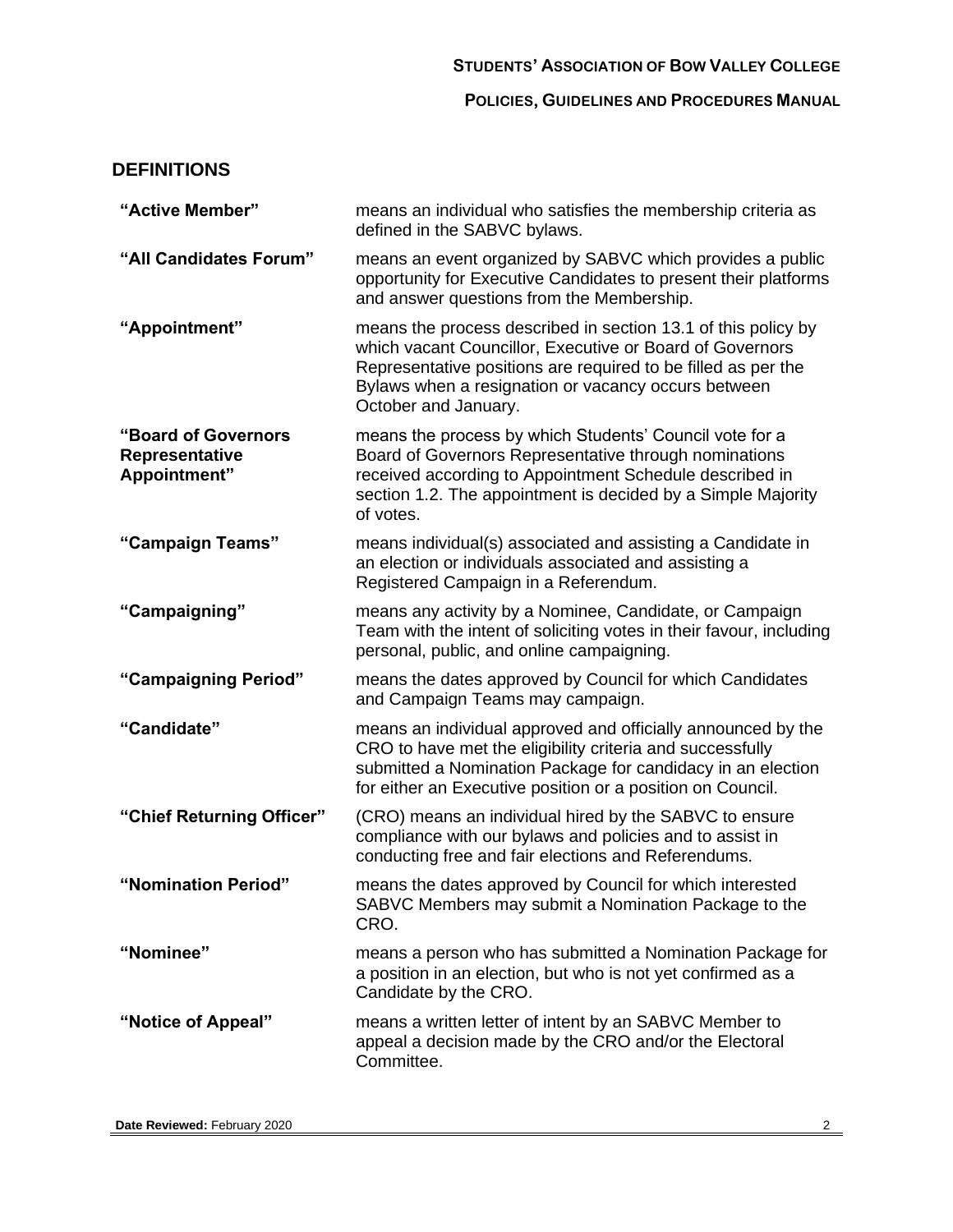## **STUDENTS' ASSOCIATION OF BOW VALLEY COLLEGE**

#### **POLICIES, GUIDELINES AND PROCEDURES MANUAL**

| "Online Campaigning"   | means any campaigning or activity intended to solicit votes<br>that occurs on the Internet including Facebook, websites,<br>blogs, online forums, etc.                                                                                                                                                                       |
|------------------------|------------------------------------------------------------------------------------------------------------------------------------------------------------------------------------------------------------------------------------------------------------------------------------------------------------------------------|
| "Personal Campaigning" | means in-person communication intended to inform a person<br>of one's intent to run in an election, including personal<br>conversations, building a campaign team, requesting<br>nomination signatures, etc.                                                                                                                 |
| "Public Campaigning"   | means any activity or attempt to solicit votes and persuade<br>eligible voters in a particular direction for voting. Public<br>Campaigning includes but is not limited to: engaging in<br>conversation with multiple people; classroom visits or<br>presentations; public speaking; distributing campaign<br>materials; etc. |
| "Referendum"           | means a general vote by Active Members, usually performed<br>through a ballot vote that takes place on a single day or over<br>the course of a number of days. This vote must ask a direct<br>question that can be answered with a 'yes' or a 'no'.                                                                          |
| "Registered Campaigns" | means an individual or group that registers and is sanctioned<br>with the SABVC to campaign their opinion on a Referendum.                                                                                                                                                                                                   |
| "Sabotage"             | means defacing or removing or attempting to deface or<br>remove any campaign material.                                                                                                                                                                                                                                       |
| "Undue Influence"      | means attempting to influence an SABVC Member by:<br>a. Making use of or threatening to make use of any force,<br>violence, or restraint; and/or<br>b. Inflicting or threatening the infliction of any injury, harm,<br>or loss to an SABVC Member.                                                                          |

# <span id="page-2-0"></span>**1.0 Election and Appointment Scheduling**

- 1.1 Elections shall be held twice per year.
	- 1.1.1 Executive elections shall be completed by March 31, unless otherwise approved by Council.
	- 1.1.2 Student Council elections shall be completed by September 30, unless otherwise approved by Council.
- <span id="page-2-1"></span>1.2 Appointments for Board of Governors Representative shall be held once per year.
	- 1.2.1 Appointment for external candidates shall be completed by March 31, unless otherwise approved by Council.
- 1.3 SABVC staff shall recommend for approval the dates for the Nomination Period, All-Candidate Meeting(s), the Campaigning Period, All-Candidate Forum (for Executive Elections only), and the voting days.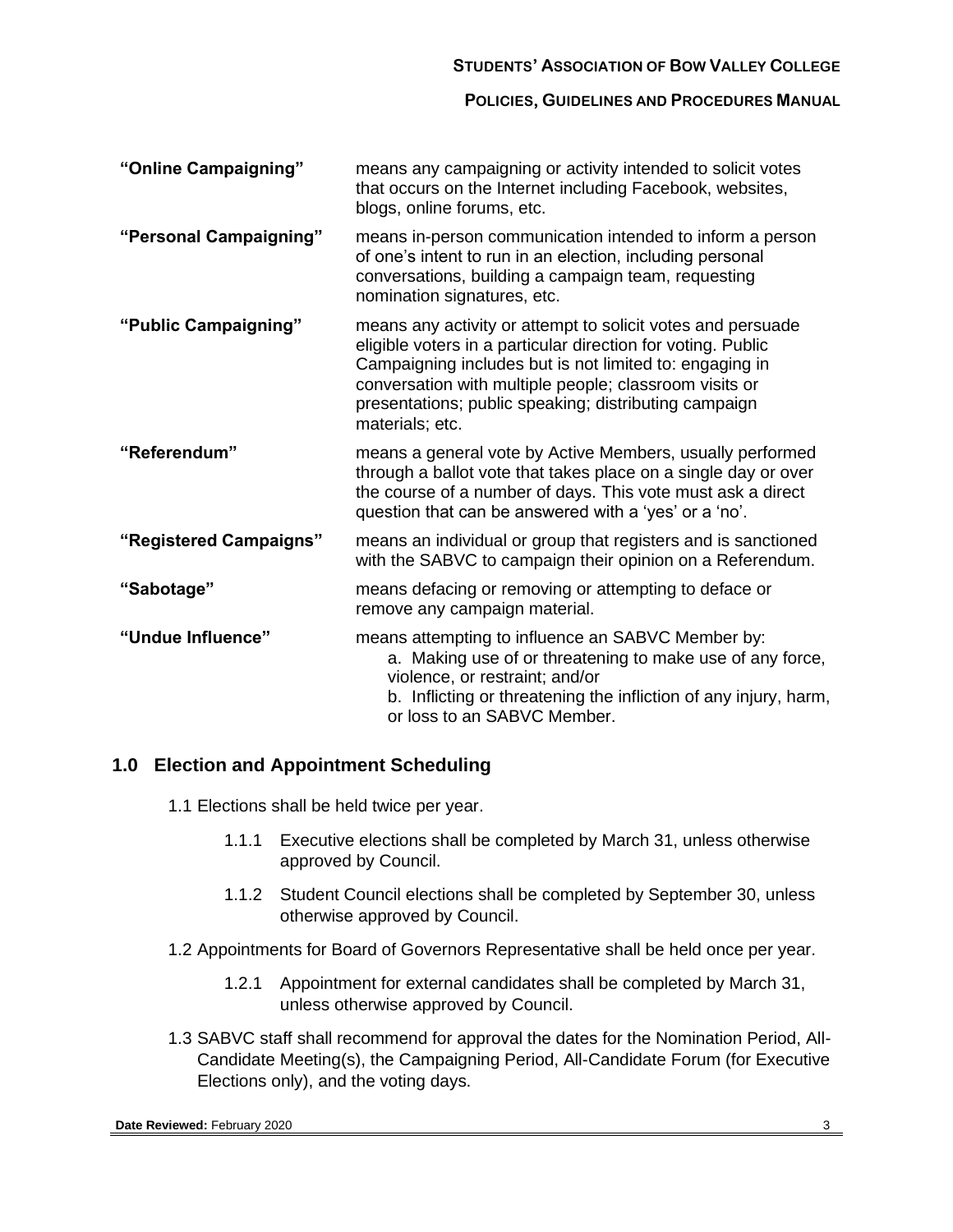- <span id="page-3-2"></span>1.3.1 September election dates shall be approved by the Executive Committee whereas March election and appointment dates shall be approved by Students' Council.
- 1.3.2 Nomination Period shall normally extend for at least ten days or for a sufficient amount of time to allow for maximum awareness and the greatest number of Nominees as possible.
- 1.3.3 Campaigning Period shall:
	- Normally extend for ten days, or a sufficient amount of time as defined by the approving body for the election's dates as per section [1.3.1](#page-3-2) to promote the election and voting options to SABVC's Active Members;
	- Be scheduled to start after at least one All-Candidate Meeting; and
	- Be completed after the close of the polls on the last day of voting.
- 1.3.4 Voting days shall normally extend for the last two or three days of the Campaigning Period, subject to scheduling with Bow Valley College (BVC).

## <span id="page-3-0"></span>**2.0 Election Advertising**

2.1 Students' Council and Executives are all responsible for working together with the SABVC Staff to ensure important details of the election are well advertised including the Nomination Period, the All-Candidates Forum (when applicable), and the voting days, to encourage a high number of Nominees and high voter turn-out.

# <span id="page-3-1"></span>**3.0 Chief Returning Officer Selection and Orientation**

- 3.1 The Executive Director is responsible for posting the Chief Returning Officer (CRO) job description, seeking applications, and recommending the CRO for approval to:
	- The Executive Committee for the September election;
	- Students' Council for the March election and Board of Governors Representative Appointment;
	- Student's Council for any necessary appointment process after September election.
- 3.2 The Executive Director shall orient the CRO.
- 3.3 The CRO shall be a neutral individual with no apparent or potential conflicts of interest or biases in the election and shall be able to handle the challenges and demands that may come with the position.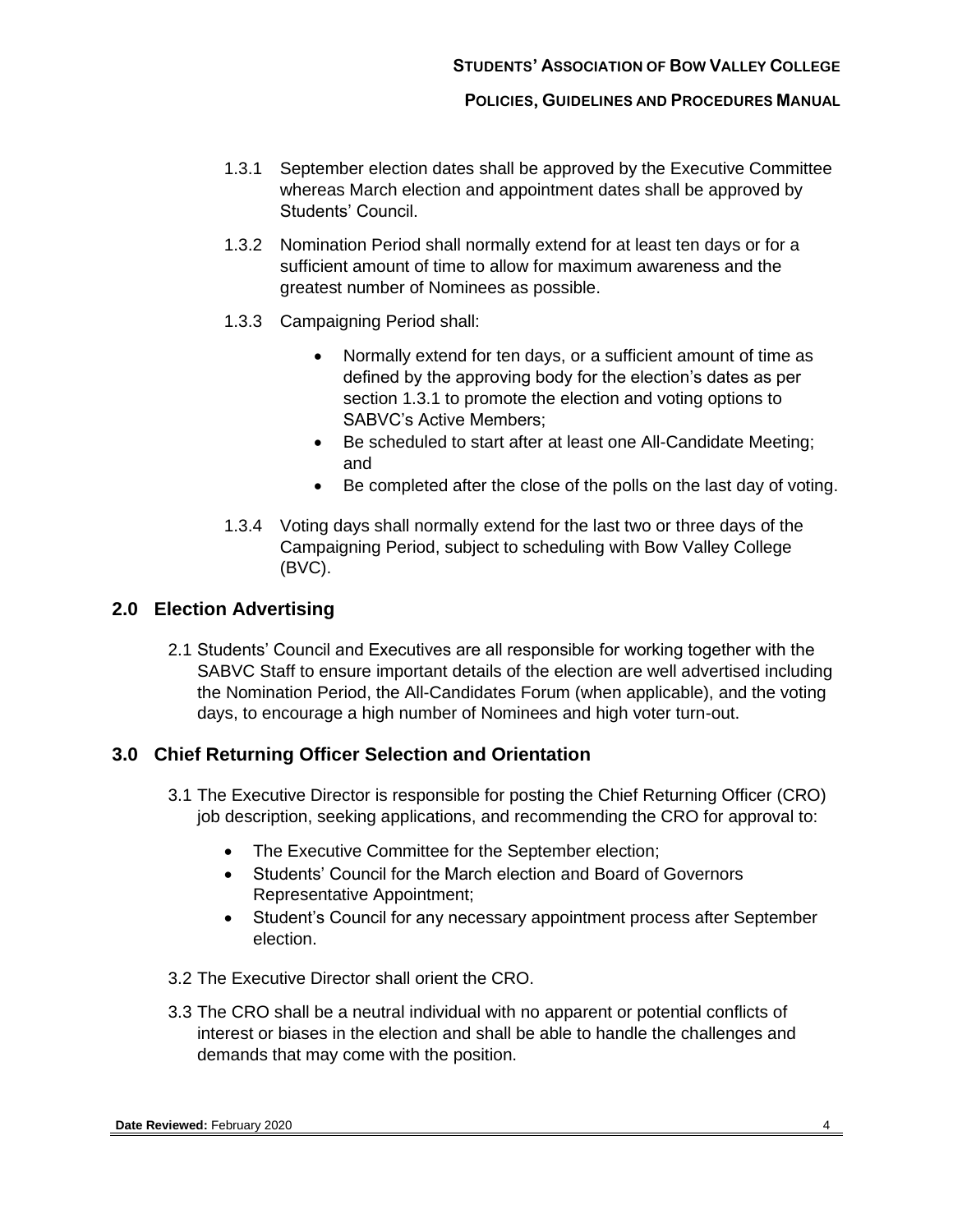## <span id="page-4-0"></span>**4.0 Election Responsibilities**

#### *Chief Returning Officer*

- 4.1 The CRO shall act independently of the SABVC to ensure fair and equitable elections.
- 4.2 The duties and responsibilities of the CRO include:
	- Reviewing inquiries regarding SABVC policy and bylaws;
	- Reviewing and responding to any complaints regarding Candidate conduct and the administration of the election, documenting all issues and sanctions thoroughly;
	- Being part of the Electoral Committee as a member;
	- Overseeing the voting process including the transportation of ballots and ballot boxes, secure set-up and tear-down of voting stations each day, and confirming the eligibility of voters;
	- Facilitating the counting of ballots;
	- Verifying the final election tallies and declaring the names of successful Candidates;
	- Communicating any concerns raised by the Electoral Committee regarding a Candidate's campaigning expenses to the Candidate.
- 4.3 A CRO shall be paid a fair honorarium to be determined each year by Students' Council in compensation for their service.

#### *Executive Director*

- 4.4 The specific duties and responsibilities of the Executive Director regarding SABVC elections, appointments and referendums include:
	- Recommending elections, appointments and referendum dates and the CRO to the appropriate approving body as prescribed in this policy;
	- Reviewing the Nomination Packages to determine eligibility;
	- Communicating, or delegating the communication of, any errors in a Nomination Package with the Nominee;
	- Facilitating at least one All-Candidates Meeting scheduled by the Electoral Committee;
	- Chairing, or appointing a delegate to chair, an All-Candidate Forum for Executive Elections and determining the format in consultation with the CRO;
	- Publishing the official results of elections, appointments and referendums to the SABVC community;
	- Receiving and analyzing criminal record check of all elected Candidates for Executive positions.

## *Poll Clerks*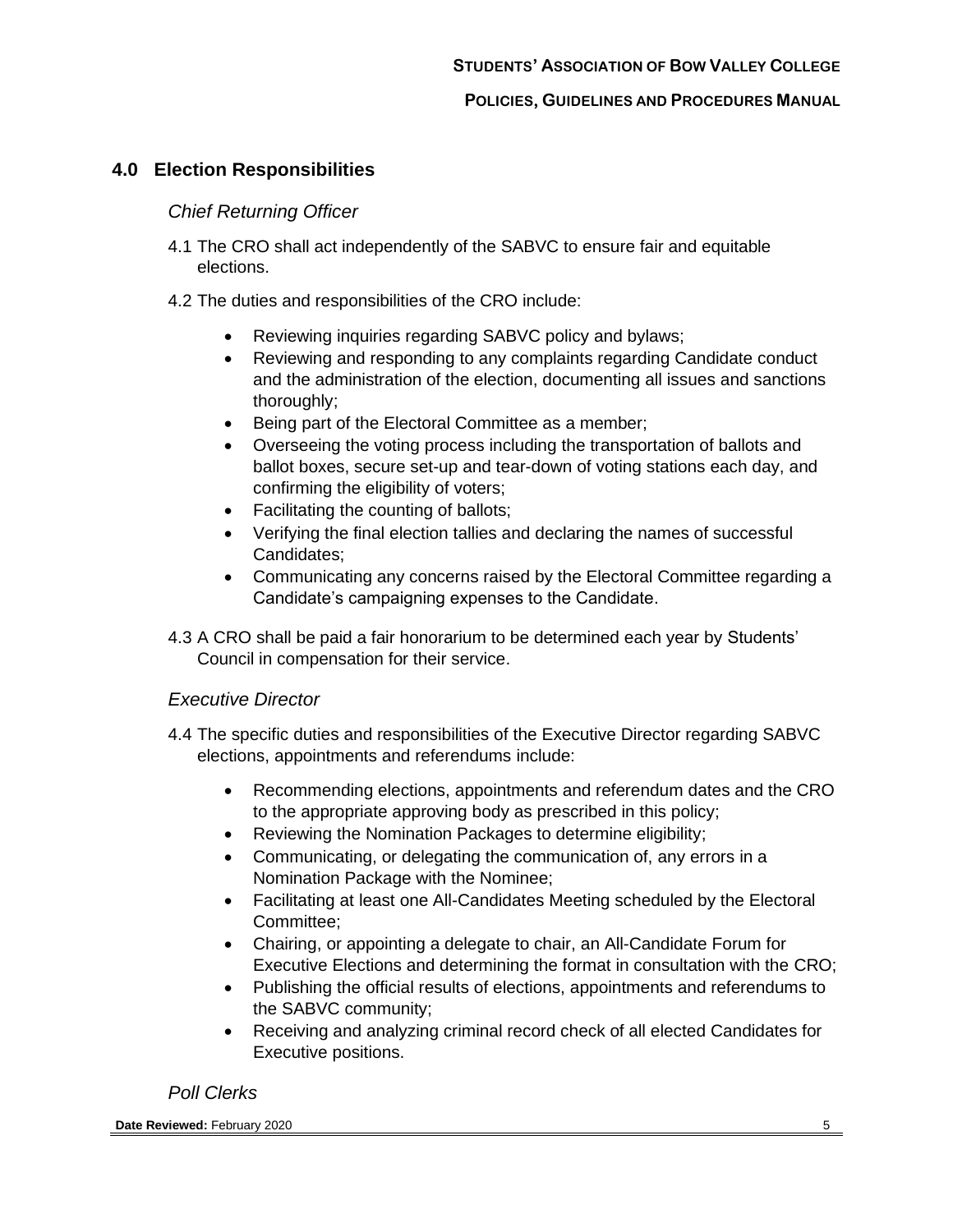4.5 Poll Clerks shall:

- Be responsible for confirming an individual's status as a Member prior to voting at the polling stations;
- Not be involved in any campaign and may not openly support a particular Candidate;
- Report to the CRO with any questions or concerns;
- Sign an agreement form stating that they understand the importance of their role and agree to the specifications and responsibilities listed in this policy.

## <span id="page-5-0"></span>**5.0 All-Candidates' Meeting**

- 5.1 After the close of the Nomination Period and prior to the beginning of the Campaigning Period, at least one All-Candidates' Meeting shall be held. During the meeting:
	- 5.1.1 Nominees must be in attendance in order to successfully be considered a Candidate in the election.
	- 5.1.2 The Executive Director, or delegate, shall review important policies and specifications for the Election.
	- 5.1.3 The Executive Director shall officially declare the names of all approved Candidates.
	- 5.1.4 All Candidates shall receive a copy of the bylaws and the policies relevant to the position for which they are running.
- 5.2 All-Candidates' Meeting does not apply for appointment processes.

## <span id="page-5-1"></span>**6.0 Electoral Committee**

- 6.1 Composition of the Electoral Committee will consist of:
	- SABVC Executive Director; and
	- the CRO.
- 6.2 The duties and responsibilities of the Electoral Committee will be to:
	- Provide oversight and organizational support to the CRO during the administration of all elections for SABVC;
	- Ensure that all elections occur in the manner prescribed by the bylaws and this policy;
	- Determine the format for the All-Candidates Forum during Executive elections;
	- Address and document in writing any misconduct or violation of election bylaws or policies when consulted by the CRO;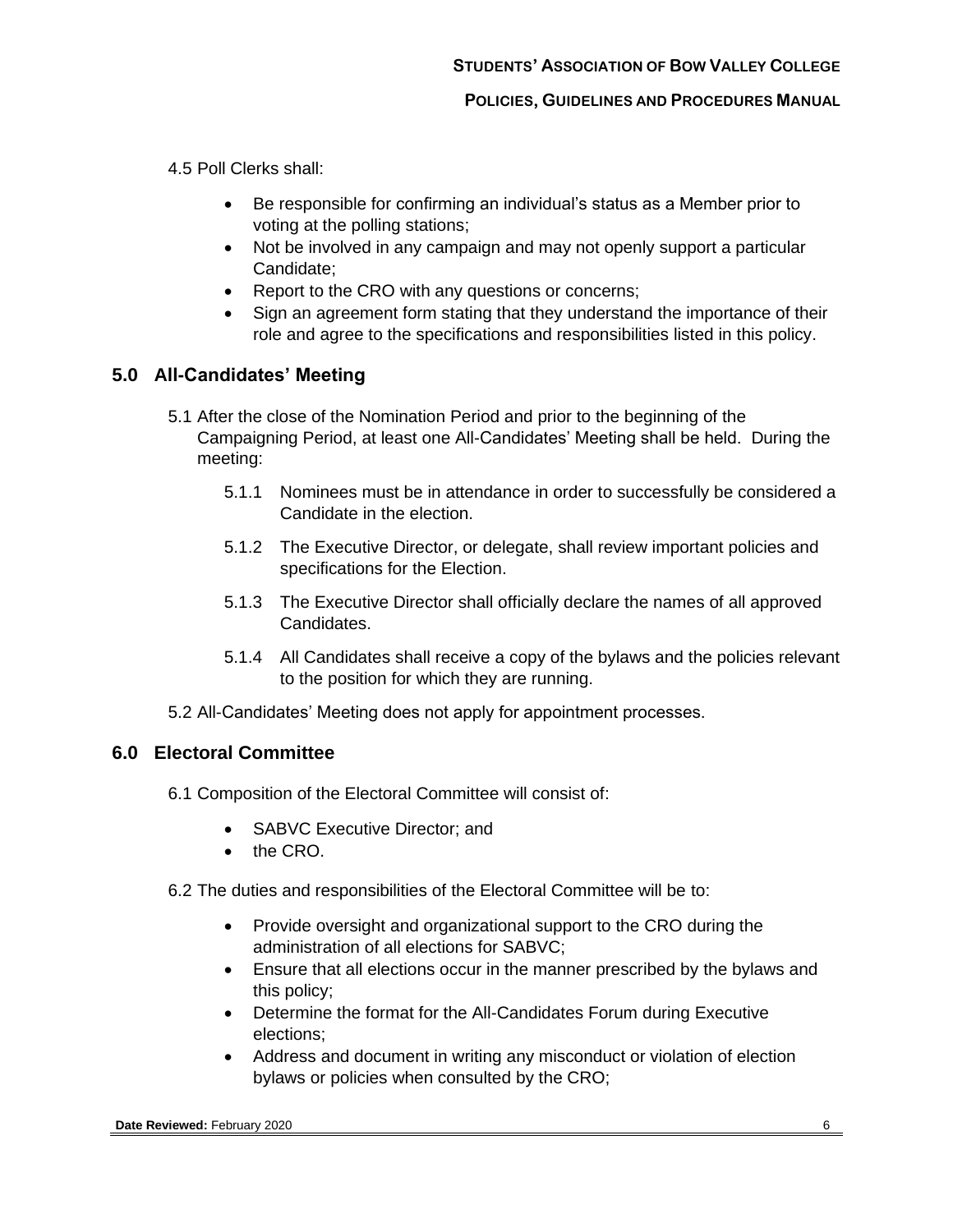- Determine a process and schedule for all referendum elections in keeping with this policy;
- Submit a report on the conduct, results, and recommendations of all elections to Council;
- Review concerns regarding a Candidate's expenses.

## <span id="page-6-1"></span><span id="page-6-0"></span>**7.0 Eligibility and Requirements**

- 7.1 As per the bylaws, to be eligible for nomination to an SABVC election, Candidates shall:
	- 7.1.1 Be an Active Member of SABVC, and have an honest intention of remaining a Bow Valley College student and an Active Member for the duration of the term for which they are seeking election;
	- 7.1.2 Be attending classes at the main downtown Calgary campus, or be easily accessible to this campus, due to the requirements of Council to attend meetings and represent SABVC on the main campus for the duration of the term for the office or seat for which they are seeking election;
		- 7.1.2.1 attending classes at any other BVC sites due to the requirements of Council to attend meetings remotely (online) in the case of the Regional Representative;
	- 7.1.3 Be free of Academic Misconduct and BVC Learner Code of Conduct sanctions one year prior to the elections and during elections;
	- 7.1.4 Having not be on academic probation for 1 year prior to the nomination package submission;
	- 7.1.5 be eighteen (18) years of age or older;
	- 7.1.6 Be one of the following:

7.1.6.1 In the case of a candidate running for office as a **Councillor**:

- a new student of BVC; or a returning student of BVC who has not been enrolled in a program or course at BVC for a full calendar year; *or* a returning student with a cumulative grade point average (GPA) at BVC of at least 2.00;
- attending classes at the main downtown Calgary campus or any other BVC sites due to the requirements of Council to attend meetings in person or remotely (online) in the case of the Regional Representative;
- be free of criminal record during elections.
- 7.1.6.2 In the case of a candidate running for office as an **Executive** or **Board of Governors Representative**: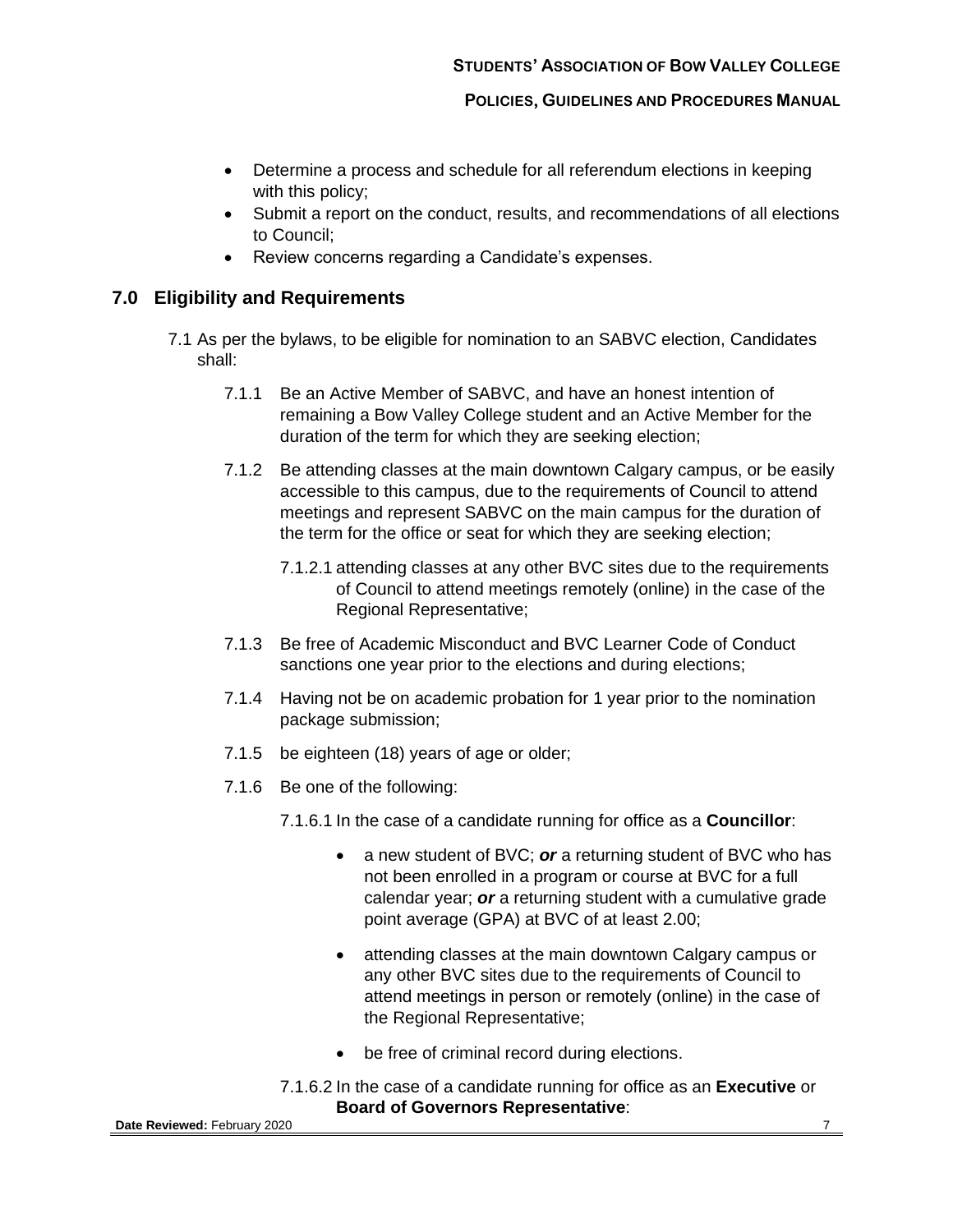- a student at BVC for at least one semester with a cumulative GPA of at least 2.50;
- attending classes at the main downtown Calgary campus;
- be free of criminal record prior and during elections.
- 7.1.7 In the case of a Candidate running for office as an Executive, not have served as an Executive, regardless of the office(s) as an Executive, for three (3) or more terms, whether consecutive or otherwise, unless or until five (5) years has passed since the end date of their most recent term.
- 7.1.8 In the case of a Candidate running for Council, not have served as a Councillor for three (3) or more terms, whether consecutive or otherwise, unless or until five (5) years has passed since the end date of their most recent term.
- 7.2 The successfully elected Candidates for Executive positions must supply a criminal record check at the start of their term.
- 7.3 Candidates may only run for one position, either for Council or for one of the Executive positions, including the Board of Governors Representative position.

## <span id="page-7-0"></span>**8.0 Nomination and Nomination Package**

- 8.1 In order to seek election or appointment, Members must be nominated by not less than 15 Active Members and submit to SABVC a nomination package. These two mandatory steps comprise the nomination process to become a Candidate.
	- 8.1.1 Active Members may sign multiple nomination forms as it is not a promise to vote but is simply an acknowledgement of support.
- 8.2 SABVC shall communicate to potential Nominees the due date of the nomination package. For example, students may be required to sign a form when picking up the package from the office, or the online Nomination Package may have a cover page stating clearly when the package is due.
	- 8.2.1 Nomination packages must be submitted by the close of the Nomination Period. Late submissions shall not be considered under any circumstance.
	- 8.2.2 It is the sole responsibility of the student seeking nomination to ensure that their package is completed accurately and submitted on time.

8.3 Nomination packages shall include:

• (a) A statement that the person seeking nomination is willing and able to perform the duties and responsibilities of a Councillor or of the office for which they are seeking candidacy as an Executive or Board of Governors Representative;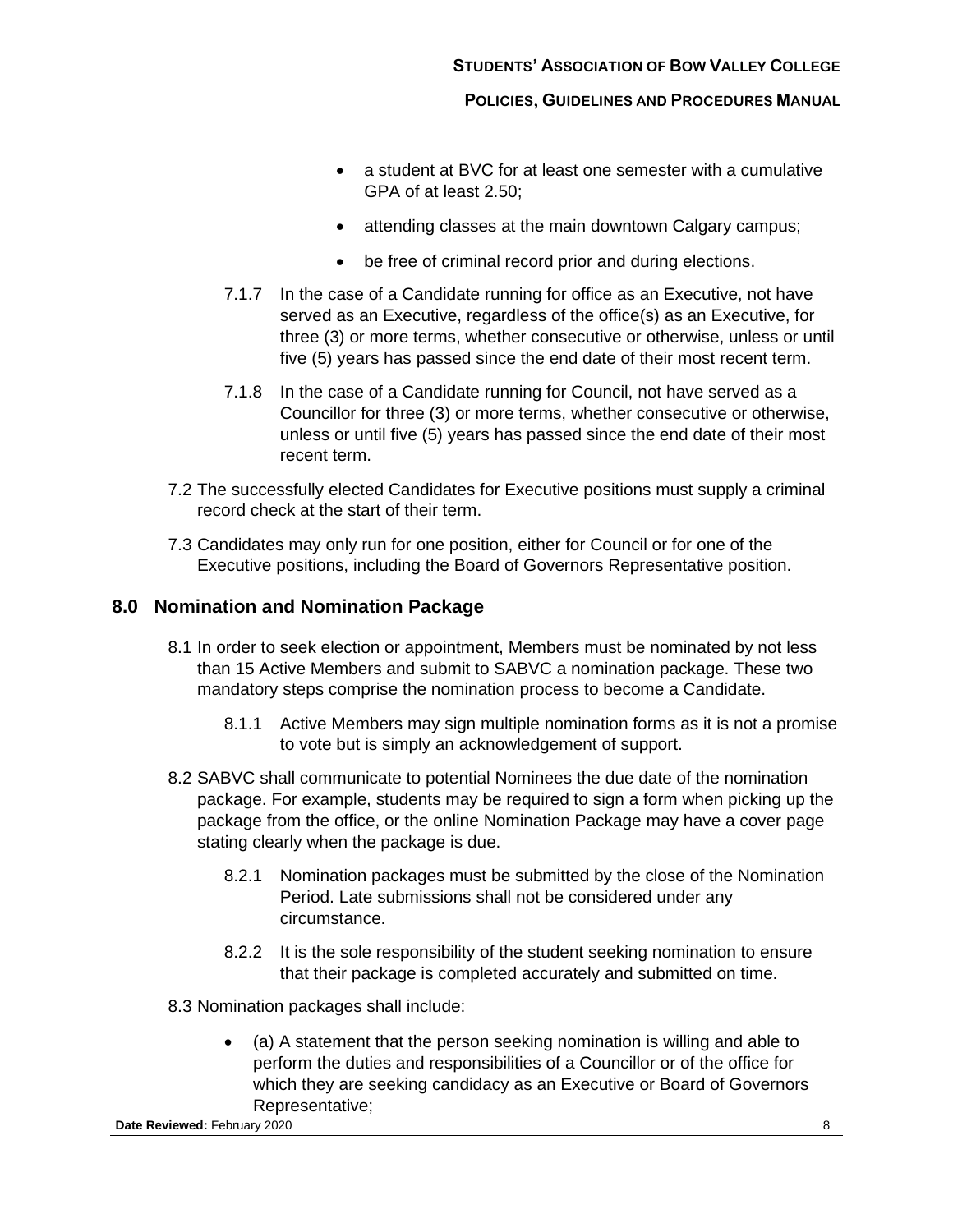- (b) A statement that the person seeking nomination is bondable, and disclosure of any criminal record of such person;
- (c) A list with minimum of fifteen (15) Active Members' names and signatures nominating the person as a Candidate;
- (d) Information verifying that the person satisfies the criteria of a Candidate set out in section [7.1;](#page-6-1)
- (e) A candidate profile;
- (f) An agreement form signed by the Nominee stating that they:
	- o Have read the applicable rules, policies, and bylaws;
	- o Would fulfil the requirements of their position;
	- o Agree to and is able to attend the All-Candidates Meeting (not applicable for Board of Governors Representative appointment);
	- o Agree to and is able to attend the All Candidates Forum (not applicable for Council election and Board of Governors Representative appointment); and
	- o Grant the Executive Director permission to access their student records at BVC to confirm eligibility of their nomination.
- (g) Such other information as may be required in the prescribed form of nomination package in effect from time to time.
- 8.4 Should the Executive Director find any Nominee ineligible, the Executive Director may grant the Nominee 48 hours to rectify or resolve the issue in order to be deemed an eligible and approved Candidate.

# <span id="page-8-0"></span>**9.0 Campaigning**

- 9.1 No potential Nominee, approved Nominee, or Candidate shall begin Public or Online Campaigning of any kind until the start of the Campaigning Period. Personal Campaigning may occur at any time of the year, but it must be understood that Personal Campaigning is an expression of an individual's desire to run and not an attempt to persuade an Active Member to vote for them.
- 9.2 Campaigns shall not be undertaken to campaign against a specific Candidate or group of Candidates.
- <span id="page-8-1"></span>9.3 Campaigning material and messages shall:
	- Not be demeaning or harmful in any way and should hold to the standards of SABVC's Code of Conduct Policy and BVC Learner Code of Conduct.
	- Candidates are responsible for ensuring that all Campaigning occurs and campaign materials are distributed in approved locations which shall be predetermined by the Electoral Committee. For example, the Electoral Committee may decree that campaign materials only be posted on approved boards and shall not be affixed on any BVC property.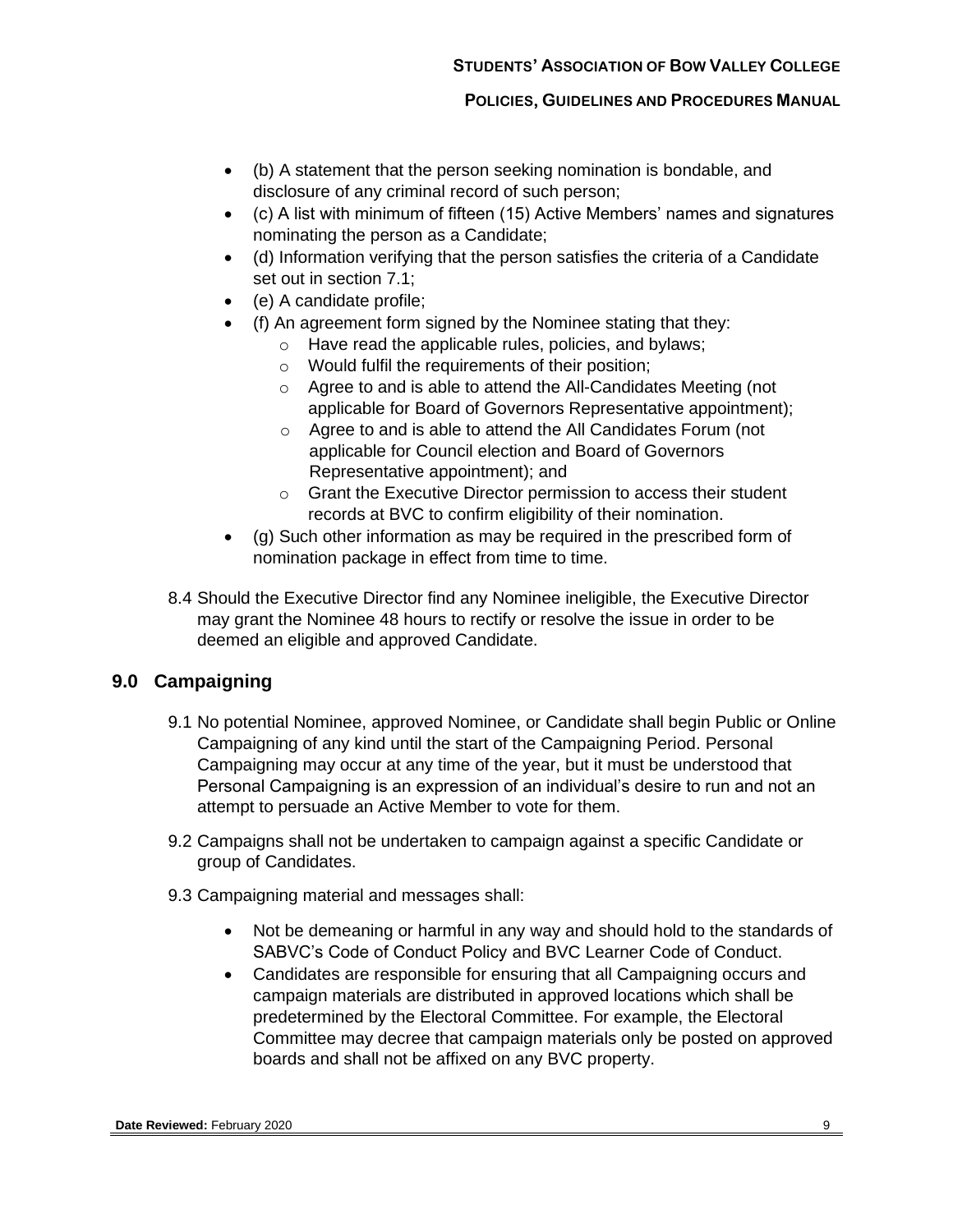- The Electoral Committee shall recognize that some campaign material such as handbills may be brought into unapproved areas. If this occurs, the situation will be investigated by the CRO.
- Be limited to posters, ribbons, buttons, handbills, flyers, brochures, and banners. Other materials must be approved in advance. Stickers are not permitted.
- Include the Candidate's full name.
- Be removed by 4:00pm the day following the last day of voting.
- 9.4 Any Candidate wishing to present to a class must receive preapproval from the Instructor and must be for a prearranged, agreed upon time.
	- 9.4.1 Classroom visits are only permitted for Executive elections and not for Councilor elections.
- 9.5 Staff and current Executives and Councillors shall not use SABVC time, resources, or current position to campaign for themselves or to assist Candidates.
- 9.6 SABVC staff and current Executives and Councillors may not publicly endorse Candidates.
- 9.7 Candidates may not campaign as a slate or be seen as formally endorsing other Candidates.
- 9.8 An All-Candidates Forum shall be held for all Executive elections.
	- 9.8.1 All Candidates shall attend the Forum, it is mandatory for all Candidates.
	- 9.8.2 The Executive Director shall chair the Forum, or delegate an alternate, and determine the format and Candidate order in consultation with the CRO.

## <span id="page-9-0"></span>**10.0 Candidate Conduct**

- 10.1 No Candidate may assist at or attend SABVC events during the Campaigning Period.
- 10.2 Candidates who currently hold a position on Council or as an Executive shall not use, or appear to use, their position to further their campaign.
- 10.3 Any current Executives who are running in an Election must take a leave of absence from their position during the Campaigning Period and submit their keys to the Association until the election is complete. Arrangements for the Executive's duties and responsibilities shall be made prior to the commencement of their leave.
- 10.4 SABVC resources shall not be used for the purpose of Campaigning.
- 10.5 All Candidates and Campaign Team members for SABVC Elections are deemed to be associated representatives of SABVC and shall hold themselves to the standards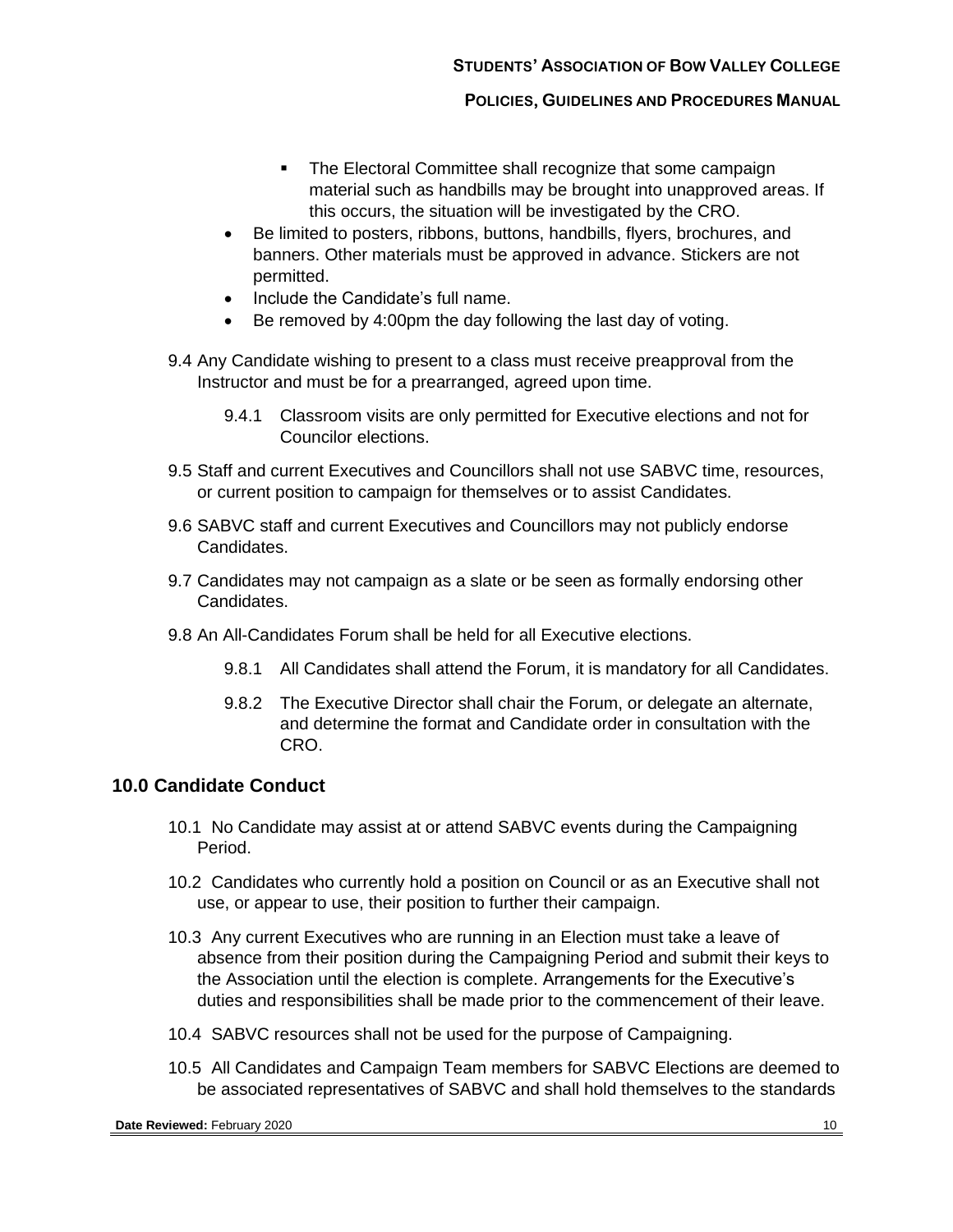defined in the SABVC Code of Conduct Policy and BVC Learner Code of Conduct. Specifically, all Candidates shall:

- Be personally responsible and liable for any damages resulting from the campaign;
- Be responsible for ensuring that practices that are unfair to other campaigns, as determined by the CRO, are not undertaken by a Candidate's Campaign Team; and
- Be responsible for complying with and leading their Campaign Team to comply with the provisions of SABVC bylaws, policies, and regulations outlined during the All-Candidates Meeting.
- 10.6 At the discretion of the CRO, disqualification or punishment, including letters of reprimand, removal of campaign materials, or suspension from campaigning, may be issued in the event that a Candidate and/or a Campaign Team exhibits inappropriate behaviours including, but not limited to:
	- Campaign material(s) such as handbills are brought into unapproved areas as per section [9.3;](#page-8-1)
	- Sabotage by a Candidate or their Campaign Team of another Candidate's campaign material;
	- Sabotage by a Candidate or their Campaign Team of any SABVC promotional material related or not to the election;
	- Undue Influence on an SABVC Member; and/or
	- Bribery.

# <span id="page-10-0"></span>**11.0 Voting & Ballot Counting**

- 11.1 All Active Members of SABVC are eligible to cast one vote per election.
	- 11.1.1 Active Membership is defined in the bylaws as a student of BVC who has paid their respective Student Association fees for the semester in full and who are in good standing with the Association.
- 11.2 In the event only one nomination is submitted for a position, Active Members vote to approve or disapprove the Candidate.
- 11.3 Names on ballots should be in alphabetical order by last name.
- 11.4 A ballot may be spoiled if the voter's intent is unclear, according to the CRO.
- <span id="page-10-1"></span>11.5 The CRO shall ensure that all used and unused ballots are transported in a secure way at the beginning and close of each voting day.
	- 11.5.1 Item [11.5](#page-10-1) is not applicable in case of online voting.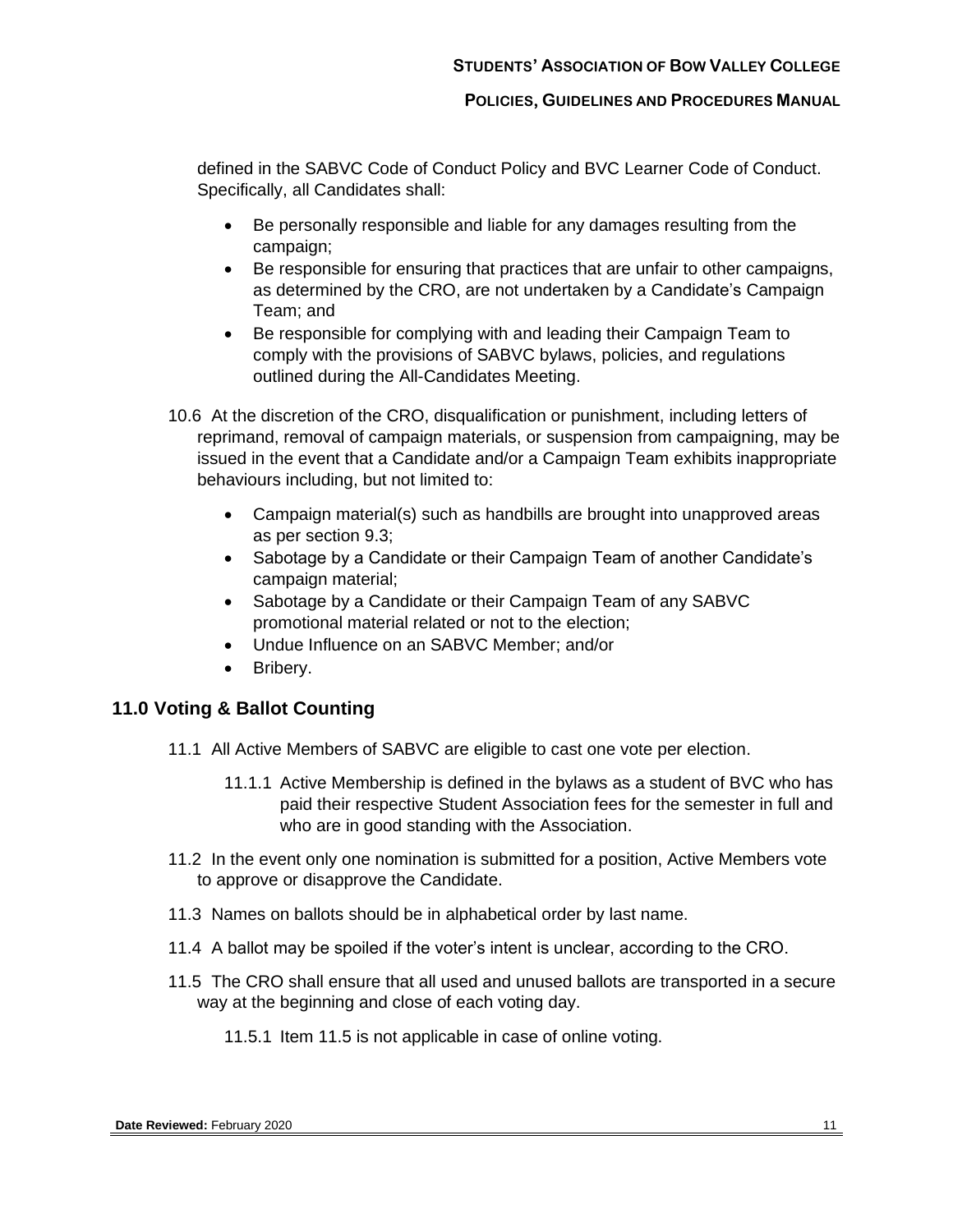#### **STUDENTS' ASSOCIATION OF BOW VALLEY COLLEGE**

#### **POLICIES, GUIDELINES AND PROCEDURES MANUAL**

<span id="page-11-1"></span>11.6 Prior to each election, the Electoral Committee shall determine areas on campus and a perimeter surrounding the voting station(s) within which Candidates, Campaign Teams, and all Campaigning shall not enter, except to cast their vote.

11.6.1 Item [11.6](#page-11-1) is not applicable in case of online voting.

- 11.7 The Candidates receiving a plurality or majority of votes cast shall be declared duly elected and are to take office on the dates specified within the bylaws.
- <span id="page-11-2"></span>11.8 Each Candidate may appoint a Scrutineer to oversee the counting of ballots.
	- 11.8.1 Item [11.8](#page-11-2) is not applicable in case of online voting.
	- 11.8.2 In case of online voting, the CRO and the Executive Director are responsible for announcing the results provided by the online system report in the presence of minimum of two (2) witnesses. Witnesses can be any Active Members of SABVC.
- <span id="page-11-3"></span>11.9 As per SABVC bylaws, ballots shall be destroyed only after a Simple Resolution is passed to do so by Council, which shall not be made earlier than seven (7) business days following the close of voting or, where an appeal has been made, until the Appeals Committee has made a final determination on the matter.

11.9.1 Item [11.9](#page-11-3) is not applicable in case of online voting.

11.10Any specific processes for online voting may be determined by the Electoral Committee prior to the commencement of the election.

## <span id="page-11-0"></span>**12.0 Results**

- 12.1 Election, appointment and referendum results shall be published to Membership on SABVC website and social media.
- 12.2 The Executive Director is responsible for informing the results to all SABVC community, including but not limited to:
	- 12.2.1 Candidates, nominees and registered campaign groups;
	- 12.2.2 SABVC staff members;
	- 12.2.3 SABVC current student leaders;
	- 12.2.4 BVC departments;
	- 12.2.5 Any Association that SABVC is a member of;
	- 12.2.6 Bank manager and all other administrative institutions that require the Executives' information on their records to operate.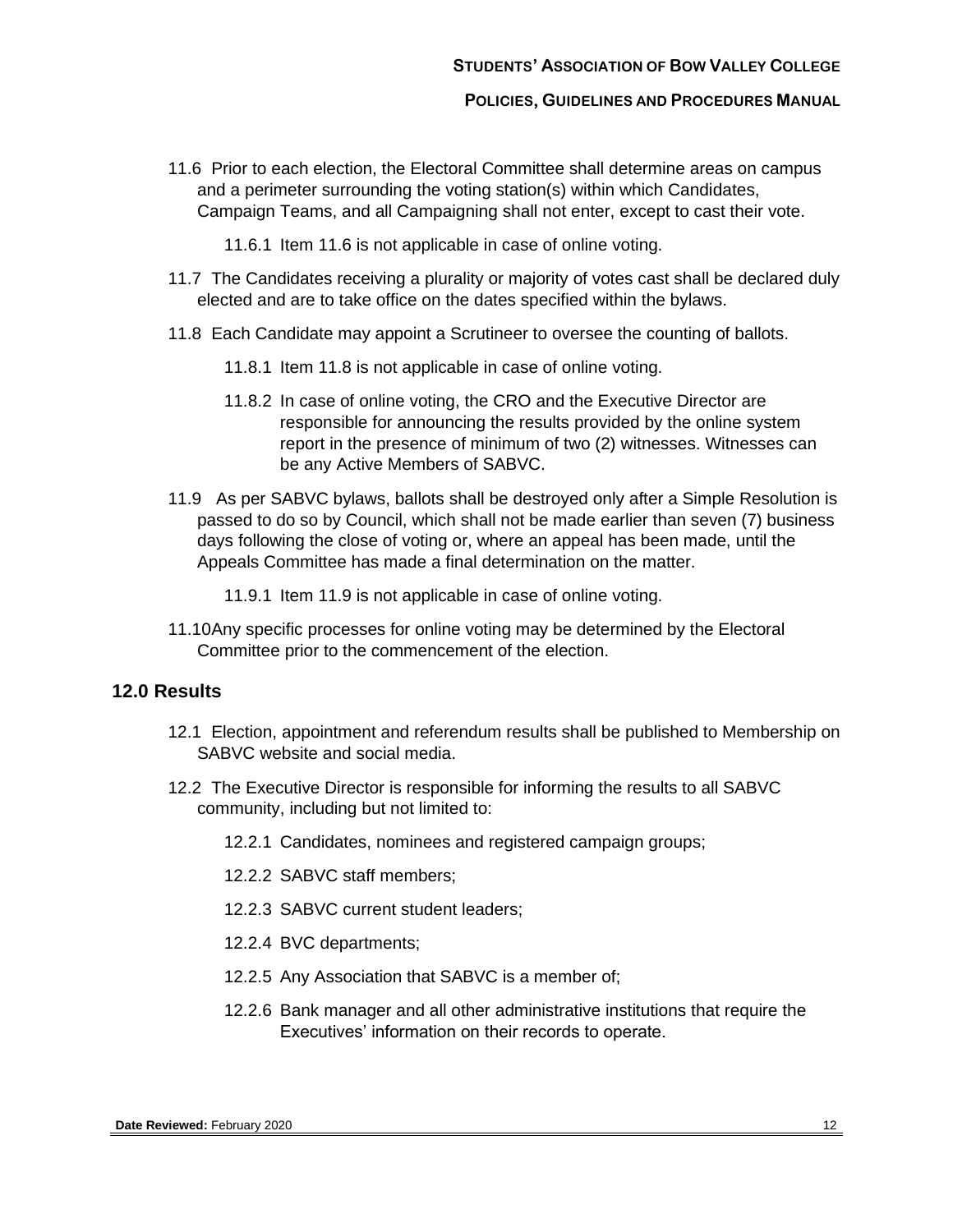## <span id="page-12-1"></span><span id="page-12-0"></span>**13.0 Appeals Committee & Process**

- 13.1 Prior to each election, the Electoral Committee shall be responsible for seeking nominations for membership on the Appeals Committee and recommending the members to Council.
	- 13.1.1 Composition of the Appeals Committee will consist of:
		- Three SABVC Active Members at large;
		- An SABVC staff member as ex officio.
	- 13.1.2 Members of the Appeals Committee must be ratified by Students' Council.
	- 13.1.3 The three committee nominees shall appoint one nominee to take on the role of Chair of the Appeals Committee.
	- 13.1.4 The nominee recommended as Chair to Students' Council must first be contacted and willing to let their name stand.
	- 13.1.5 No member of the Appeals Committee, while participating in an appeals process or serving on the Appeals Committee, shall seek nomination or run in any SABVC elections, or be a current member of Council or Executive Committee.
	- 13.1.6 The Appeals Committee shall receive a compensation for their service for each Election. The amount of the compensation shall be determined by Students' Council prior to the appointment of Committee members.
- 13.2 Candidates wishing to appeal a decision of the CRO or Electoral Committee must submit a written Notice of Appeal to the Appeals Committee within five business days following the close of voting, outlining the details of their concern.
- 13.3 The Appeals Committee shall be responsible to review any Notice of Appeal within two business days and decide whether or not there are sufficient grounds for an investigation.
	- 13.3.1 If the Appeals Committee decides to investigate an appeal, they may require the appellant to present any required information.
- 13.4 The Appeals Committee Chair shall communicate the appeal conclusion and decision in a report to Students' Council and the involved individuals.
- 13.5 The Appeals Committee has authority to overturn any decision made by the CRO and/or the Electoral Committee.
	- 13.5.1 All decisions of the Appeals Committee are final.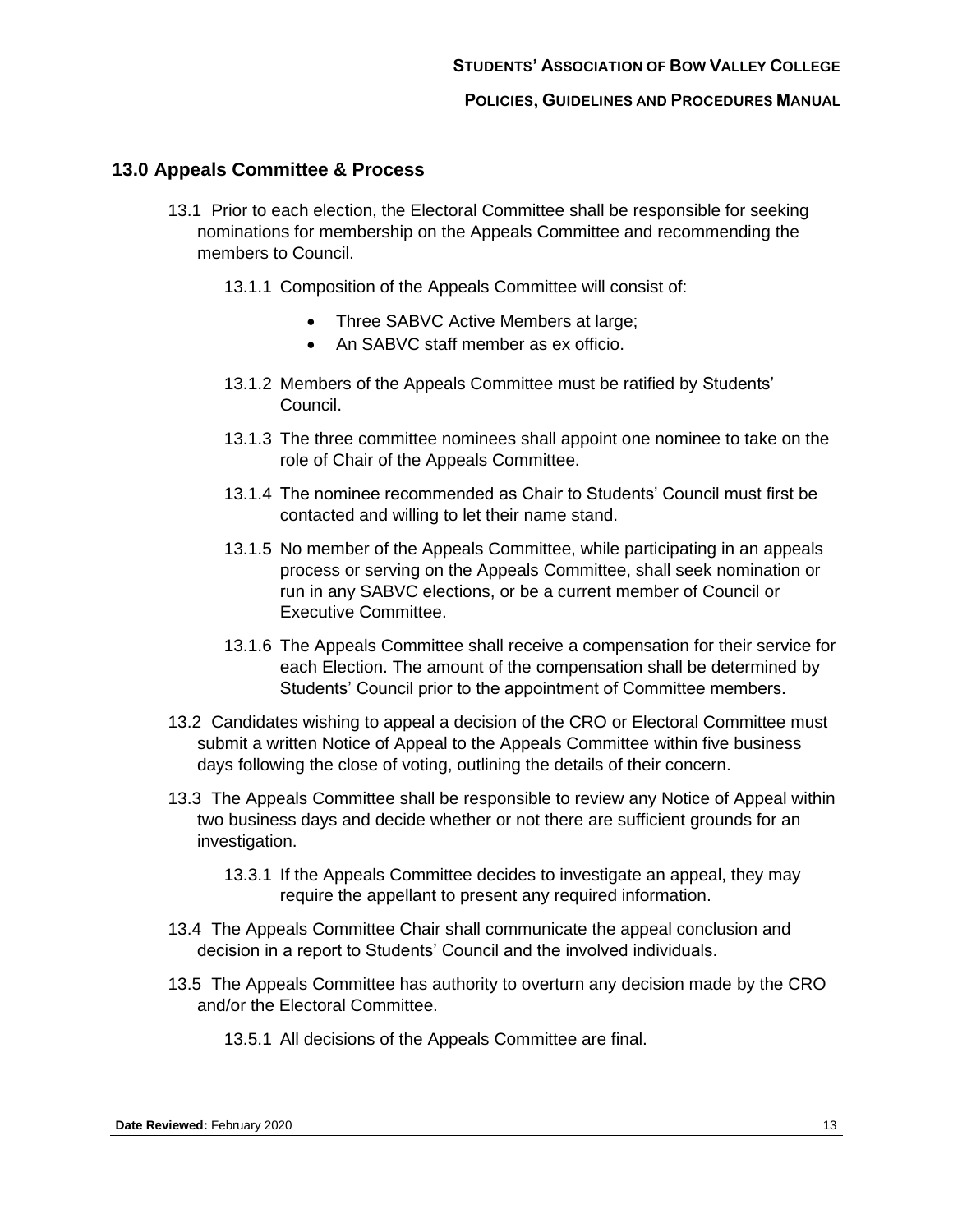# <span id="page-13-0"></span>**14.0 Vacancies or Resignations**

## *Appointment Process*

- <span id="page-13-1"></span>14.1 As per the SABVC bylaws, if any Executive or more than three Councillors of the Students' Association vacates or resigns from office, the Council shall initiate an Appointment process to fill the position(s). The same situation will apply for Board of Governors vacant positions. The process to fill the vacant position(s) shall follow the instructions described in the sections bellow for each position.
	- 14.1.1 Vacant positions will normally be posted for at least ten days or for a sufficient amount of time to allow for maximum awareness and the greatest number of applicants as possible.
	- 14.1.2 Applicants for vacancies are to submit the nomination package.
	- 14.1.3 Acting on behalf of SABVC Membership, applicants will be voted on by Council using a secret ballot system. The applicant(s) with the Majority or Plurality of votes by Council shall be deemed duly elected and will start on the date determined by Council.

## *Executive Appointments*

- 14.2 If an Executive position becomes vacant between May and the end of August, the Executive position shall be filled during the September Councillor election.
	- 14.2.1 The Executive Candidates shall be governed during the September election by all relevant election policies and any additional rules determined by Council.
- 14.3 All Executive vacancies occurring between September and early January shall be resolved as early in the winter semester as possible through the Appointment process.
- 14.4 No vacant Executive position may be filled after the end of January. If an Executive position becomes vacant after the middle of January, or no suitable candidate is found through the Appointment process, the vacant Executive's duties shall be distributed between other Executives.

# *Councillor Appointments*

- 14.5 Should three or more Councillor positions become vacant between October and early January, Students' Council shall make every attempt to fill the positions through the Appointment process.
- 14.6 If three or more Councillor vacancies occur after the middle of January, Students' Council may determine if an Appointment process is required through a simple majority vote.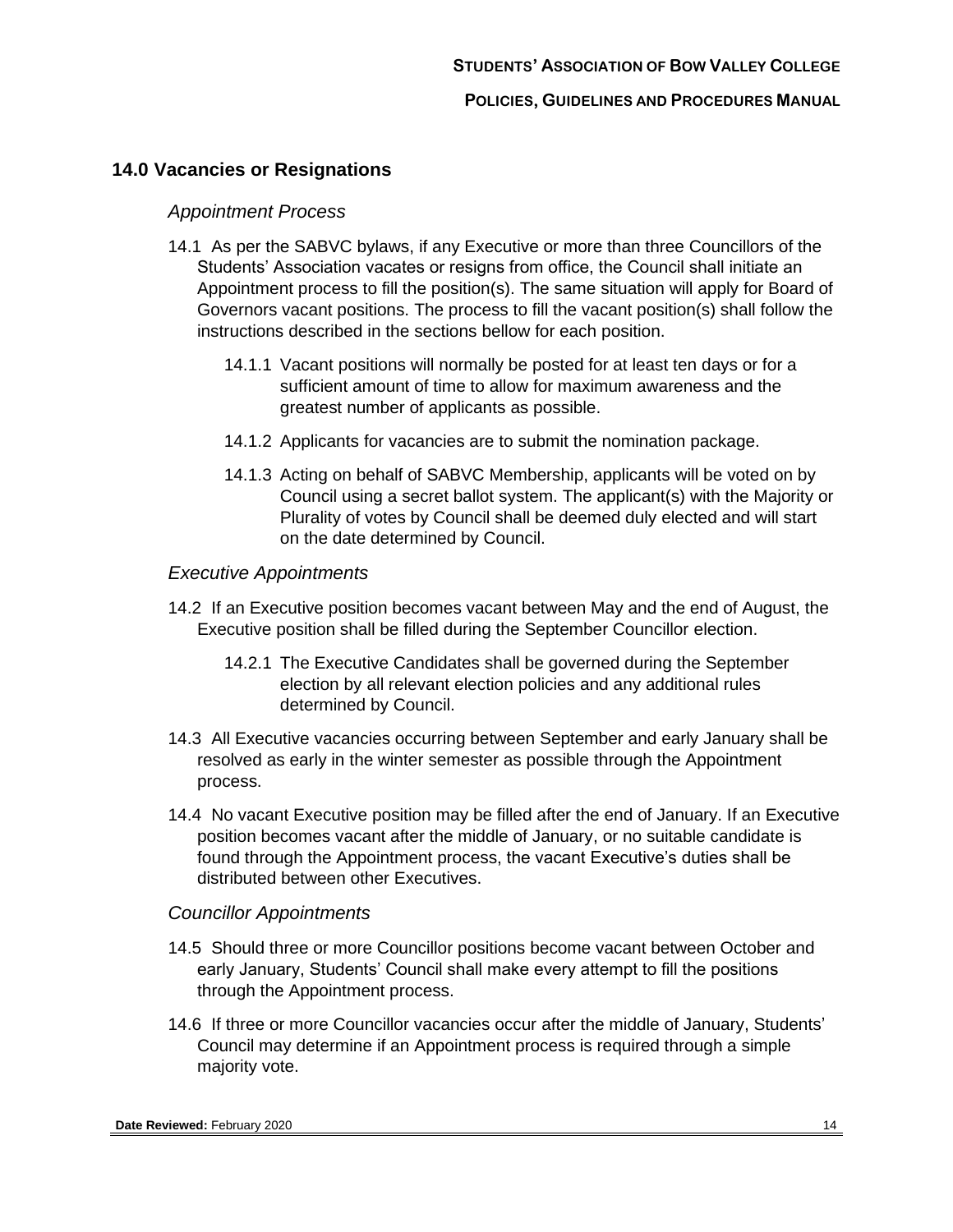14.6.1 Should Council vote to proceed with an Appointment, the process in [14.1](#page-13-1) shall be used.

#### *Board of Governors Representatives Appointments*

- 14.7 If a Board of Governors Representative position becomes vacant between May and the end of August, the position shall be filled during the September Councillor election.
- 14.8 If the vacancy occurs between September and early January shall be resolved as early in the winter semester as possible through the Appointment process.
- 14.9 No vacant position may be filled after the end of January. If a Representative position becomes vacant after the middle of January, or no suitable candidate is found through the Appointment process, the vacant Representative's duties shall be passed to the other Representative.

## <span id="page-14-0"></span>**15.0 Referendum Scheduling and Preparation**

- 15.1 Referendums may be called from time to time to consult the Membership on an issue as per bylaws.
- 15.2 Students' Council shall set the time and date for the Referendum, and as per bylaws, the Membership shall be notified no less than 21 days prior to the vote.
- 15.3 The Executive Director shall proceed with the process of recommending a Chief Returning Officer (CRO) as per section [3.0](#page-3-1) of this policy and shall select dates to be approved by Council for the close of campaign registration, an orientation session similar to an All-Candidates' Meeting, and the start of the Campaigning Period.
- 15.4 Proponents, groups, clubs, or individuals of a particular perspective of a Referendum question may organize campaigns, but must be registered with the SABVC as a Registered Campaign using the process and dates determined by the Electoral Committee.

## <span id="page-14-1"></span>**16.0 Referendum Campaigning**

- 16.1 No Registered Campaign shall begin campaigning of any kind until the start of the Campaigning Period.
- 16.2 Students' Council shall determine a maximum amount prior to each election that Registered Campaigns may spend on campaign expenses as well as a maximum amount of campaigning expenses for which SABVC will reimburse.
	- 16.2.1 Registered Campaigns must submit their receipts to the SABVC office for all campaigning expenses within two business days in order to receive their reimbursement cheque. If the receipts are not submitted, or there are no receipts proving a Campaigning expense, the Registered Campaign shall not be reimbursed.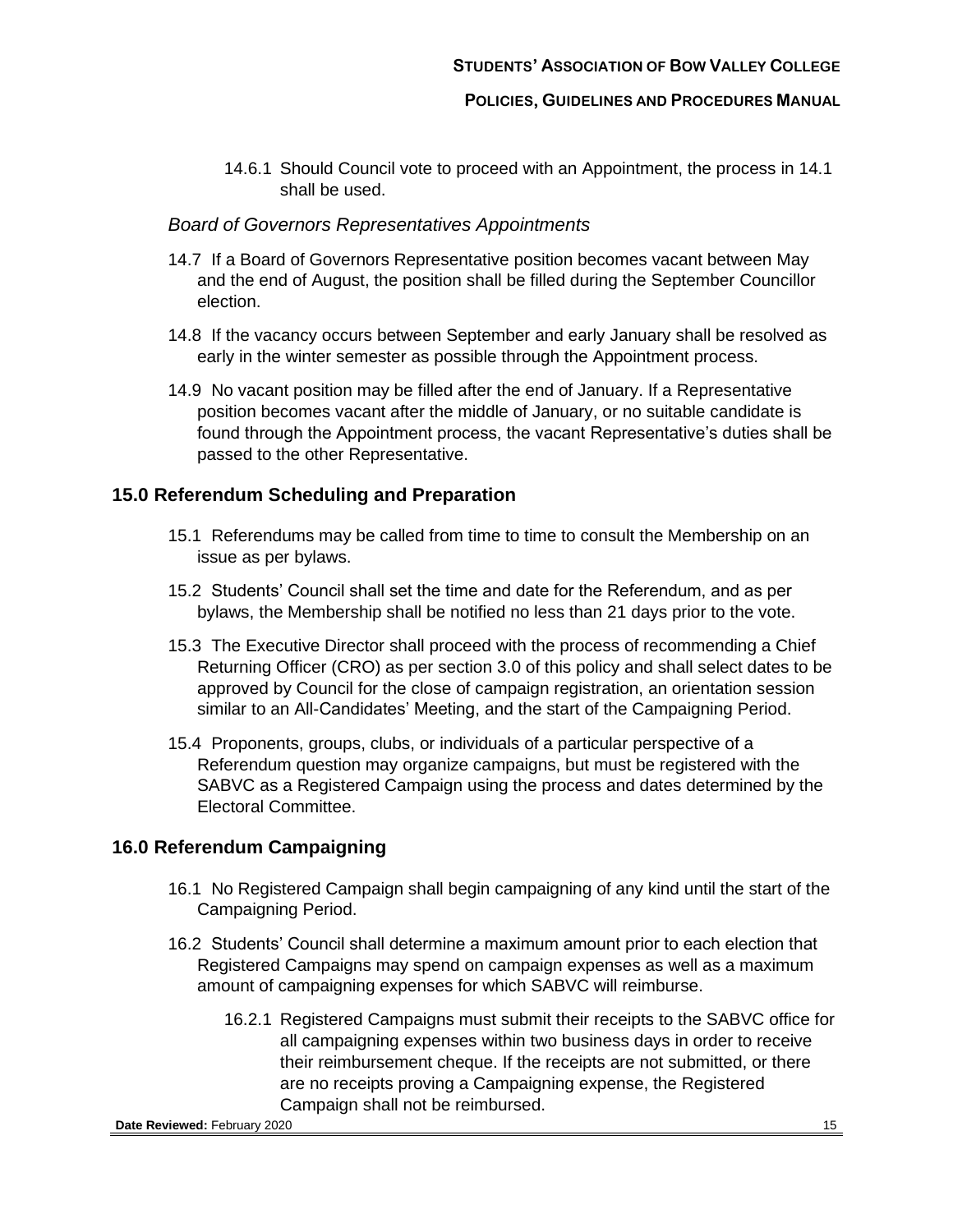- 16.2.2 The Executive Director shall review the Registered Campaign's expenses to ensure their eligibility prior to approving a cheque requisition.
- 16.2.3 Reimbursement is only given towards amounts that the Campaign Team expended from their own resources. Donations shall be declared by the Registered Campaign and subtracted from the Registered Campaign's expenses.
- 16.2.4 Reimbursement of disqualified Registered Campaign members' expenses shall be at the discretion of the CRO.
- 16.2.5 Campaigning material and messages shall:
	- Not be demeaning or harmful in any way and should hold to the standards of and principles within SABVC's Code of Conduct Policy and BVC Learner Code of Conduct.
	- Be limited to posters, ribbons, buttons, handbills, and banners. Other materials must be approved in advance. Stickers are not permitted.
	- Clearly state the referendum position.
	- Be removed by 4:00 pm on the day following the last day of voting.
- 16.3 Any Registered Campaign wishing to present to a class must receive preapproval from the Instructor and must be for a prearranged, agreed upon time.
- 16.4 Registered Campaigns are responsible for ensuring campaigning occurs and campaign materials are distributed in approved locations which shall be predetermined by the Electoral Committee. In case some campaign material is brought into unapproved areas, the situation will be investigated by the CRO.
- 16.5 Staff, current Executives, and current Councillors shall not use SABVC time, resources, or current position to campaign for themselves or to assist Registered Campaigns.

## <span id="page-15-0"></span>**RELATED POLICIES**

*GV-01 Policy on the Role of Students' Council* 

*GV-01-A Students' Council Procedures*

*GV-02 Policy on the Role of Executive Committee*

*GV-04 Policy on the Role of Board of Governors Representative*

*GV-05 Policy on the Role of Executive Director*

#### **Date Reviewed:** February 2020 16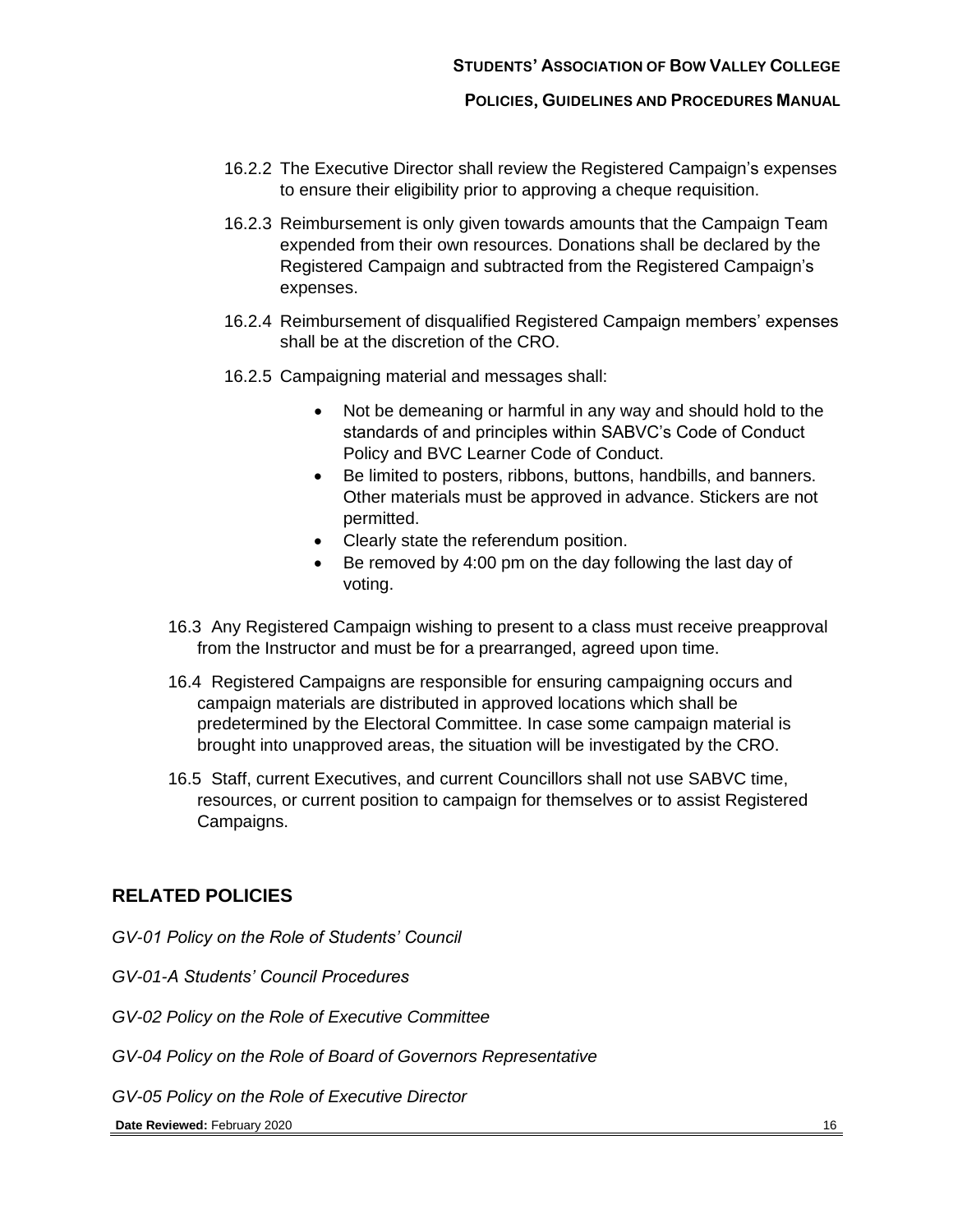# **ELECTION CAMPAIGN PROCEDURES**

**POLICY: EL-01-A**

**ELECTIONS**

**Reviewed** Governance Committee February 2020 **Approved** Students' Council February 2020

# **POLICY INTENT**

This policy defines mandatory procedures for election campaigns of Students' Association of Bow Valley College. Election campaigns shall include elections for Executive positions (Director of Internal Affairs, Director of External Affairs, Director of Finance); and for Students' Council positions (Councillors). It does not apply for Appointment processes and Referendums.

# **CONTEXT**

The Students' Association of Bow Valley College is committed to establishing and sustaining a positive, supportive, and healthy working and learning environment within our diverse College community. Actions of all our staff, volunteers, candidates, and supporters are expected to exemplify our guiding values of Integrity, Excellence, Concern for People, Respect for Diversity, Accountability, Teamwork, and Trust.

All procedures described in this document should also follow SABVC bylaws and related policy.

# **CANDIDATE CONDUCT**

- 1. Candidates are SABVC ambassadors and, as such, are to demonstrate the highest level of integrity during the campaign, both in person and online.
- 2. Candidates are entirely responsible for their campaign.
- 3. Candidates are responsible for the behaviours of their supporters, whether they are officially part of a campaign team or not, and as such, will face repercussions as determined by the CRO for any misconduct.
- 4. Any candidate with a **BVC Learner Code of Conduct Misconduct, Academic Misconduct, or Academic Probation Misconduct notation, Academic Plagiarism**

**Date Reviewed:** February 2020 17 17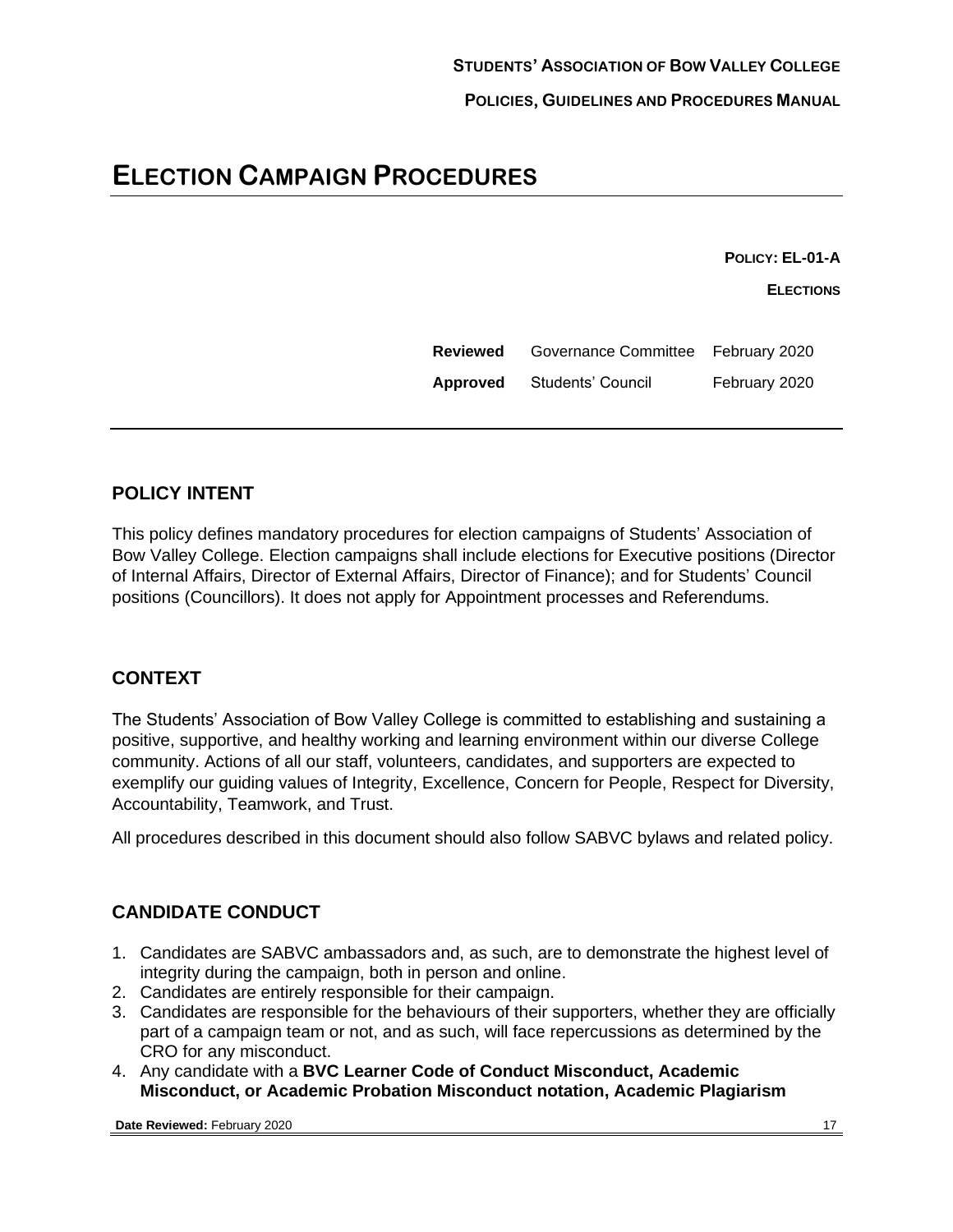**warnings or official warning** will be disqualified. The Executive Director will send all candidates for vetting through BVC Learner Success Services to ensure the Code of Conduct requirements are met.

- 5. Candidates' campaign teams cannot include members who are not currently enrolled in a class at Bow Valley College and who have not paid SABVC fees during the current semester. Candidate supporters who are not current Bow Valley College students will be removed from campus. This includes students on Academic Leave.
- 6. Threatening and/or harassing behaviour demonstrated by candidates towards other candidates, voters, or staff is punishable by the CRO. Threatening behaviour includes, but is not limited to:
	- a. Verbal or physical threats
	- b. Voter intimidation, which can include, but is not limited to:
		- i. Threats against voters, either verbally or physically
		- ii. Online threats or harassing comments towards voters or candidates
		- iii. Standing in front of or blocking voters right to move freely around campus
		- iv. Following candidates or voters around campus
- **7. Instances of candidate misconduct referring to sections 1 to 6 will result in disqualification. Additionally, all misconduct will be reported to College officials and they may choose to pursue matters within their Learner Code of Conduct.**

# **CAMPAIGN TEAMS & CAMPAIGNING**

- 8. Online campaigning is permitted but must not include any disrespectful posts or comments by any candidate – including, but not limited to threats, harassment, discriminatory language – directed towards any other candidate(s) or any person(s).
- 9. Campaigning in the Plus 15 and Plus 30 is strictly prohibited.
- 10. SABVC will create one set of candidate posters, which will include a photo and mini biography. SABVC will not correct spelling or grammatical errors in the biography. SABVC will also make edits without approval if the material provided exceeds the word count. Posters will go up once all candidates have been vetted by the Office of the Registrar and Learner Success Services.
- 11. Campaign teams can only consist of the candidate plus **ONE** member who will be identified and present at the All Candidates Meeting.
- 12. Campaign teams will indicate who they are campaigning for at the All Candidates Meeting. Campaign teams are NOT to campaign for any other candidates. Campaign teams caught campaigning for multiple candidates will result in having those candidates disqualified from the election.
- 13. Campaign teams must wear the buttons provided indicating they are campaigning for a candidate.
- 14. Campaign teams cannot give their buttons to someone else to campaign for a candidate.
- 15. Campaign teams cannot duplicate the buttons to have more campaign team members.
- 16. Candidates and Campaign teams must sign they have read and understood the campaign procedures and related policy.
- 17. Candidates are entirely responsible for the behaviour of their campaign teams.
- 18. All candidates are to follow any instructions issued by the CRO.
- 19. Email communication is strictly limited to students/classmates with whom the candidate is personally acquainted. Candidates and Campaign teams are NOT allowed to:

**Date Reviewed:** February 2020 18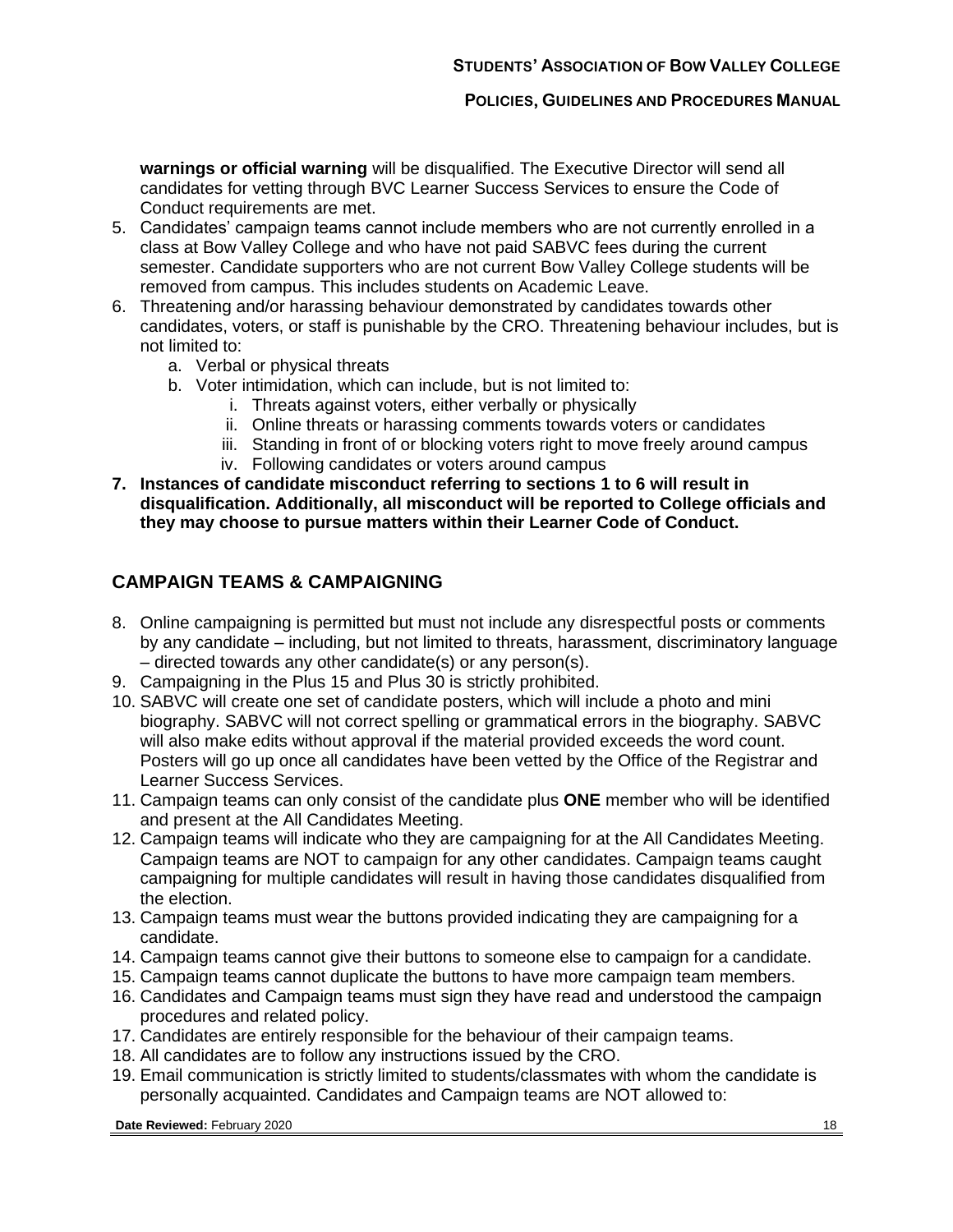- a. send mass email communications to their class or program lists, or to the wider Bow Valley College community either using D2L or MyBVC;
- b. send any emails to individuals they do not know.
- **20. Instances of candidate, campaign teams and/or campaigning misconduct referring to sections 8 to 19 will result in disqualification. Additionally, all misconduct will be reported to College officials and they may choose to pursue matters within their Learner Code of Conduct.**

# **ALL CANDIDATES FORUM**

- 21. Candidates will present their platforms and answer questions at the All Candidates Forum. This Forum is applicable only for Executive Elections.
	- a. Candidates may not send a proxy in their place.
	- b. Questions will be asked by the moderator of the All Candidates Forum.
	- c. All candidates must attend the All Candidates Forum.
	- d. All candidates will be presented with a list of topics they are encouraged to research at the All Candidates Meeting. Candidates will be asked questions on these topics.
	- e. The Electoral Committee is responsible for determining and informing the All Candidates Forum format and Candidate order for presentation.

## **VOTING**

- 22. All candidates are eligible to vote during the election days.
- 23. Only students who are currently registered in a class or classes **AND** have paid SABVC fees for the current semester **AND** have their name appear on the official voter list (provided by the Office of the Registrar) will be allowed to vote. No exceptions will be made.
- 24. Electoral Committee shall decide and inform SABVC community if it will be a traditional election with paper ballots or an online voting, always acting in the best interest of SABVC.
- 25. Voter intimidation or coercion by candidates during election days will not be tolerated and will result in responsible candidates being disqualified immediately.
- 26. Candidates or supporters are not to touch any voters' electronic devices. No exceptions.
- 27. Candidates or supporters are not to approach voters with laptops. No exceptions.
- 28. Candidates or supporters are not allowed to approach voters while they are voting or in the line waiting to vote. No exceptions.
- 29. **No one is to vote on behalf of another voter for any reason.** Candidates or the campaign team caught voting for another voter will be removed from the election.
- 30. If a voter experiences difficulty with the online voting system, they are to visit the Students' Association Office for assistance. At no point should a candidate or a campaign team member assist the voter.

# **BALLOT COUNTING**

- 31. All candidates (other than any disqualified ones) are welcome to meet in the SABVC Office, (S2034) on the last day of voting at 3 pm to await the results of the election.
- 32. In case of traditional voting, all candidates are entitled to appoint **ONE** scrutineer to oversee the counting of ballots.